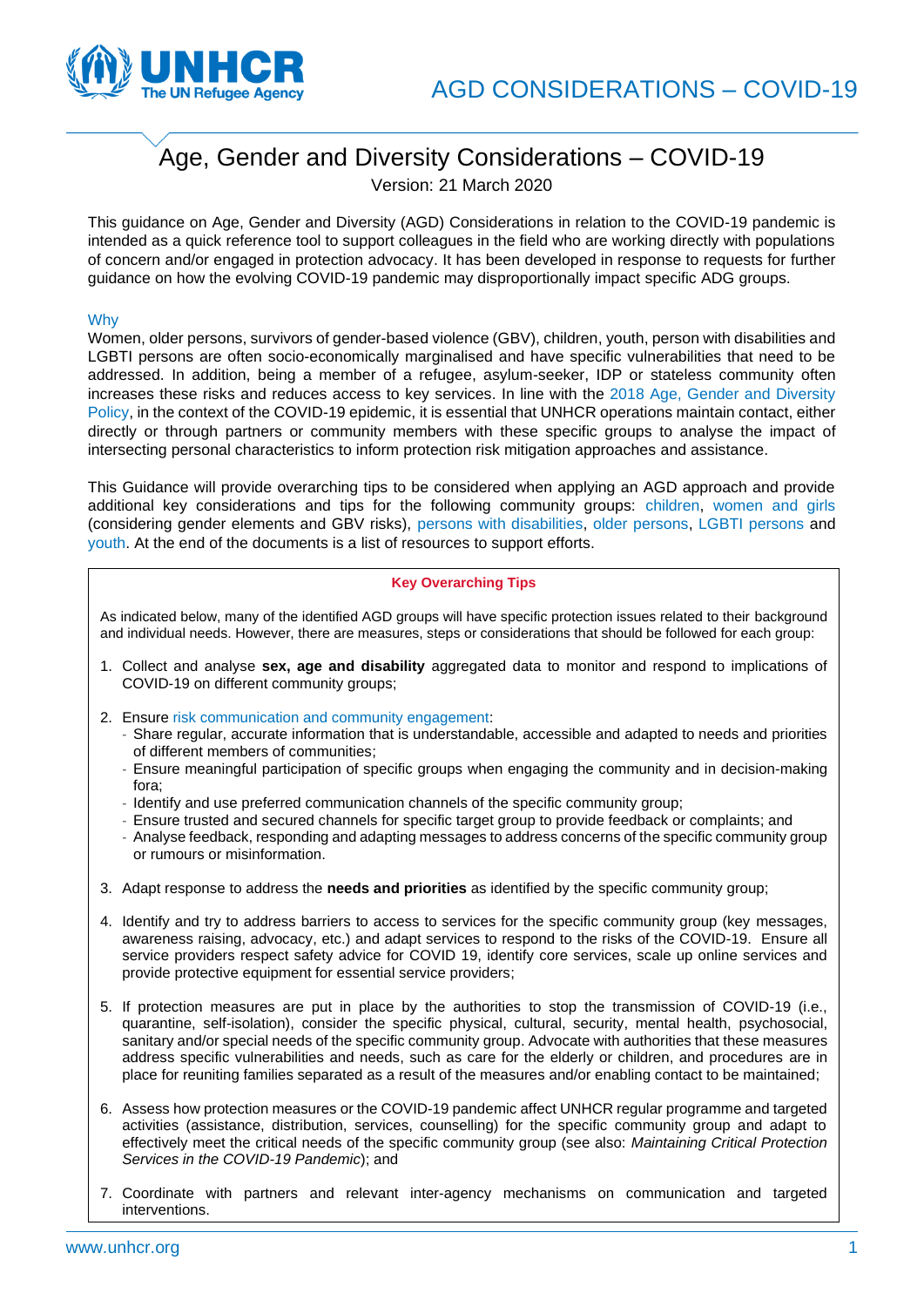

# <span id="page-1-0"></span>*Women and Girls (gender considerations and GBV risks)*

Women and girls of concern to UNHCR are likely to experience distinct challenges and risks associated with the COVID-19 outbreak, exacerbating already existing gender inequalities.<sup>1</sup>

Increased responsibility related to caregiving and within the household may limit women and girls' access to information, services, including critical health services, education and livelihood activities.

During an outbreak, where women have less power in decision making than men, their needs may largely be unmet and life-saving resources for reproductive and sexual health may be diverted to the emergency response. In addition, live-saving care and support to GBV survivors may be disrupted.

Women and girls could be at heightened risk of intimate partner and other forms of domestic violence as a result of increased food insecurity and heightened tensions in the household.

Negative economic impacts may increase the likelihood of survival sex, transactional sex and risk of sexual exploitation and abuse in the community and within projects, all of which greatly enhance exposure to the COVID-19 virus as well as sexually transmitted diseases.

# **Tips for Mitigating Risks faced by Women and Girls, including GBV**

- 1. Possible barriers for access to services: traditional gender roles and responsibilities, social norms and practices, mobility constraints, opening hours, presence and access to female staff and service providers, safety concerns, childcare responsibilities, social distancing restrictions, etc;
- 2. Focus on maintaining availability of other essential health services, including menstrual hygiene supplies, reproductive health services and support to GBV survivors; and
- 3. To the extent possible, provide special social protection programs to support women who are single parents, heads of households or are the main breadwinners.

## <span id="page-1-1"></span>*Persons with Disabilities*

People with disabilities are at higher risk of contracting COVID-19 due to barriers in accessing preventive information and hygiene, reliance on physical contact with the environment or support persons, as well as preexisting respiratory conditions that they may be caused by certain impairments.<sup>2</sup>

#### **Tips for Mitigating Risks faced by Persons with Disabilities**

- 1. Information must be shared in different **accessible formats using accessible technologies** (i.e., captioning, sign language for mass media; plain language; alternative phone lines for blind persons or email addresses for deaf or hard of hearing) [see below for [further tools and guidance\]](#page-5-0);
- 2. Possible barriers to access to services: mobility constraints, physical and communication accessibility etc.; and
- 3. To the extent possible, support persons should be accommodated and/or considered.

#### *Children*

While there are cases of children with COVID-19, children are currently appearing to be much less at risk of becoming ill as a result of COVID-19 than adults. However, hundreds of millions of children are out of school

*<sup>1</sup> Based on extensive research and evidence from other disease outbreaks such as ebola, zika and cholera. See for example: Julia Smith, [Gender matters in responding to major disease outbreaks like Ebola](http://theconversation.com/gender-matters-in-responding-to-major-disease-outbreaks-like-ebola-120524), 22 July 2019; Dala T. Korkoyah, Jr. and Francis F. Wreh, [Ebola](https://www-cdn.oxfam.org/s3fs-public/file_attachments/rr-ebola-impact-women-men-liberia-010715-en.pdf)  Impact [Revealed: An Assessment of the Differing Impact of the Outbreak on Women and Men in Liberia,](https://www-cdn.oxfam.org/s3fs-public/file_attachments/rr-ebola-impact-women-men-liberia-010715-en.pdf) July 2015 or Nidhi Kapur, '[Gender analysis:](https://reliefweb.int/sites/reliefweb.int/files/resources/Gender%20Analysis%20-%20Prevention%20and%20Response%20to%20Ebola%20Virus%20Disease%20in%20the%20Democratic%20Republic%20of%20Congo%20%28January%202020%29.pdf)  [Prevention and response to Ebola Virus Disease in the Democratic Republic of Congo](https://reliefweb.int/sites/reliefweb.int/files/resources/Gender%20Analysis%20-%20Prevention%20and%20Response%20to%20Ebola%20Virus%20Disease%20in%20the%20Democratic%20Republic%20of%20Congo%20%28January%202020%29.pdf)', Reliefweb, 31 January 2020.*

*<sup>2</sup> International Disability Alliance, [Toward a Disability-Inclusive COVID19 Response: 10 recommendations](http://www.internationaldisabilityalliance.org/sites/default/files/ida_recommendations_for_disability-inclusive_covid19_response_final.pdf), 19 March 2020*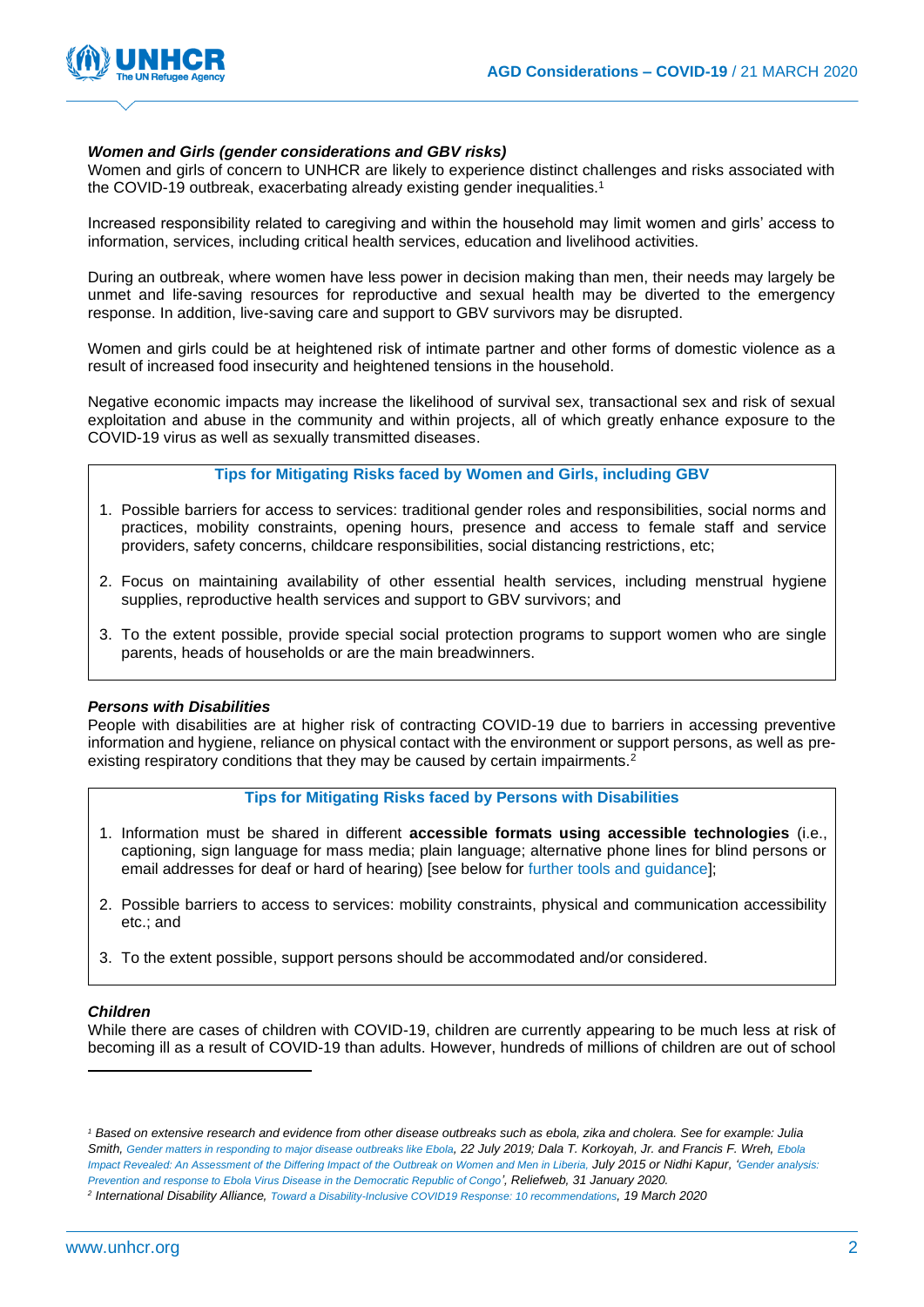

and confined to their homes, which for many IDP, refugee and stateless children means confinement to cramped living conditions with limited access to WASH. Disruptions to families, friendships and daily routines can have negative consequences for children's well-being and development. Confinement to homes and additional restrictions on movement increase risks of children being exposed to violence in the home and limit their ability to seek help. Increased numbers of children may be separated from their families and parents or caregivers due to restrictions on travel and movement.

# **Tips for Mitigating Risks faced by Children**

- 1. Family separation: Work with authorities to ensure that measures to control access to territory and restrict movement allow for reunification of parents/caregivers and children and help families remain together. Provide family-based alternative care for children who become separated from parents/caregivers or whose parents become ill.
- 2. Access to core child protection services: Child protection service providers should put contingency plans in place to maintain access to critical child protection services, either remotely or in person. Establish or scale up protection hotlines or child helplines and ensure staff are trained in child protection. Where in persons services are required, ensure staff follow advise to minimise risk, and wherever possible have access to protective equipment.
- 3. Impact on education: Support remote learning for children and innovative ways to continue education. Provide schools with information to help them prepare for and support remote learning and resources to inform children and staff of how to protect themselves (see resources below)
- 4. Access to recreational activities: Limit recreational activities as needed according to national guidelines. Where activities are held, ensure guidance to limit risk of transmitting the disease is followed, and adapt activities accordingly.
- 5. Impact of confinement: Disseminate online resources for children and families to help them cope, manage confinement and keep their children and adults occupied (see below). Adapt existing guidance to the realities of living in overcrowded settings and settings with limited access to WASH.

# <span id="page-2-0"></span>*LGBTI persons*

In the context of the COVID-19 pandemic, members of the LGBTI community are highly likely to experience disproportionately adverse impacts, in terms of the medical impact for those with pre-existing immunosuppressed conditions, as well as in terms of intensified protection challenges, such as heightened risk of isolation, stigmatization, violence, abuse, discrimination and exploitation.

Negative economic impacts may increase the likelihood of survival sex, transactional sex and risk of sexual exploitation and abuse in the community and within projects, greatly enhancing exposure to the COVID-19 virus as well as sexually transmitted diseases.

#### **Tips for Mitigating Risks faced by LGBTI persons**

- 1. Use trusted, confidential communication channels to ensure persons of concern that may have suppressed immune systems due to HIV or other factors have updated, regular information about specific health concerns, referral pathways and possible prioritization for treatment if they present symptoms of COVID-19;
- 2. Possible barriers for LGBTI persons to access to services: consider pre-existing mental health and psychosocial issues, homo- or transphobic discrimination and abuse, other stigma and/or discrimination, threat to physical safety, etc.;
- 3. Consider establishing LGBTI-sensitive communication channels that can also be used for possible mental health and psychosocial support and for members of the LGBTI community to safely report concerns, harassment, discrimination or other sensitive complaints; and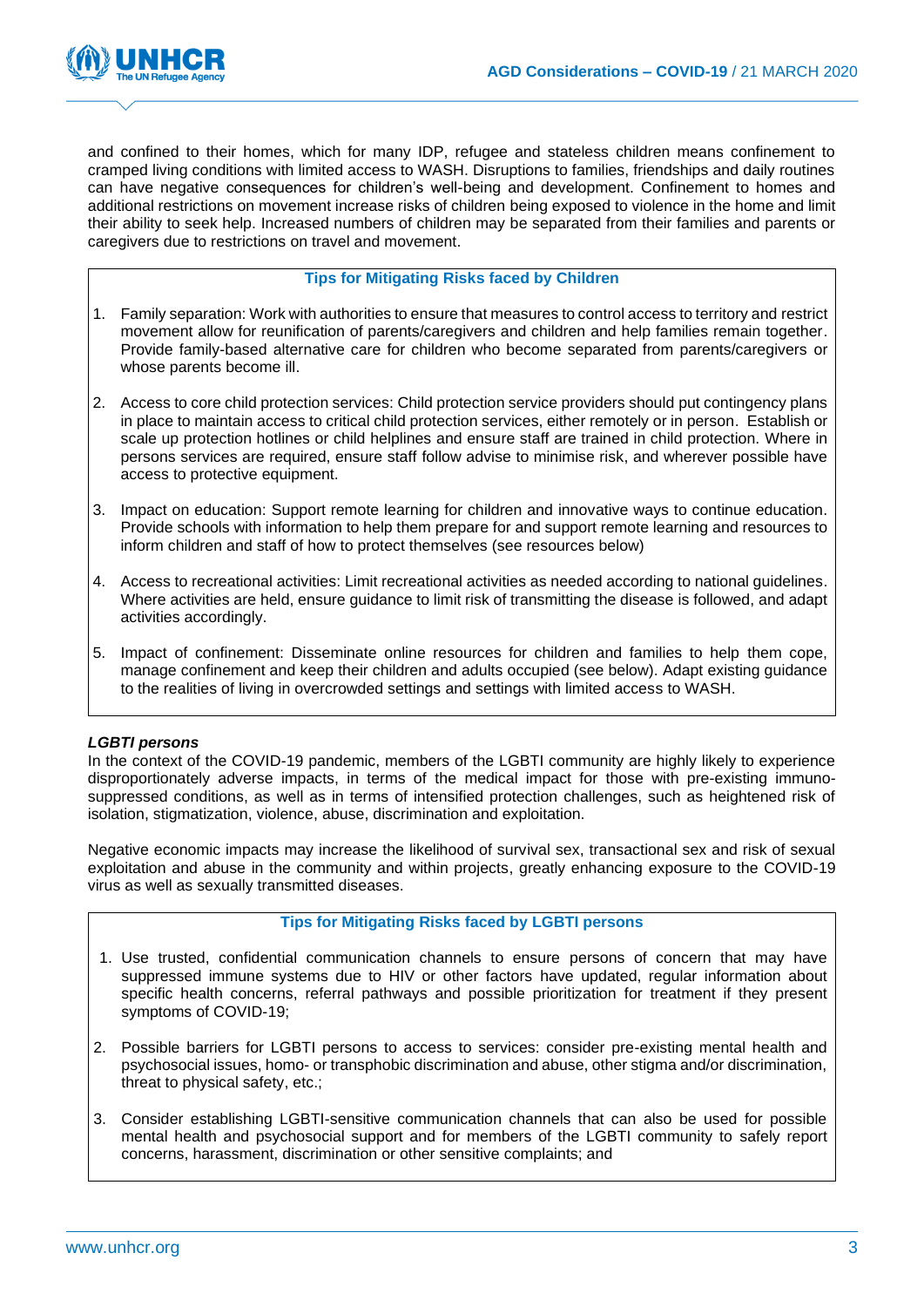

4. Work with LGBTI persons of concern to educate counterparts among national public health and security services, camp or shelter administrators, humanitarian and LGBTI support partners of the rights of LGBTI persons, including access to health.

# <span id="page-3-0"></span>*Older persons*

COVID-19 encompasses very specific risks for older persons. WHO has classified older persons<sup>3</sup> and, in particular, those with underlying health problems like high blood pressure, heart problems or diabetes, as being more at risk of becoming seriously unwell with COVID-19 (WHO, *[Q&A on Coronavirus](https://www.who.int/news-room/q-a-detail/q-a-coronaviruses)*). Older people are also more likely to have ongoing health needs that require medication and assistance. Older people can often be more socially isolated and the restrictions on movement may disproportionally affect them. Older people can also be reliant on others for their basic needs and can also be particularly economically vulnerable.

#### **Tips for Mitigating Risks faced by Older people**

- 1. Advocate with authorities that special provisions are made to ensure older people have access to support and basic services in any restrictions on movement or travel.
- 2. Identify older persons of concern that may have underlying health issues and where possible, ensure that older POCs have updated, regular information about health concerns, referral pathways and possible prioritization for treatment if they present symptoms of COVID-19 and that such information is made available in ways that is accessible and takes account of the specific needs of older persons; and
- 3. Identify core services for older persons and ensure that they are maintained and support older persons who may need access to ongoing medical assistance.
- 4. Help older people access the support they need from families, friends and neighbours, while respecting social distancing. Support community monitoring of the situation of older people to identify any particularly vulnerable persons and ensure access to support.
- 5. Possible barriers for older persons to access to services: consider pre-existing health issues, mobility constraints.

#### <span id="page-3-1"></span>*Youth*

While in the context of the COVID-19 pandemic young people currently appear to be less at risk of becoming seriously ill than older people, many young people contracted COVID-19 and have become seriously ill. Other young people who show no signs can still contract the virus and transmit it to others. The economic impact on young people, who often already have the highest rates of unemployment are particularly concerning, especially for refugees or IDPs who are often employed in the informal sector with limited access to social protection schemes or worker rights. Young women and men face gender specific risks, and young refugees or IDPs may be at particular risk of stigmatisation and violence in their communities and by their peers. However, youth are also a huge resource in the response to the crisis, and their expertise, commitment and familiarity with social media make them a huge asset in the response.

### **Tips for Mitigating Risks faced by Youth**

1. Young people need to take same precautions as anyone else. Young people are not immune from COVID-19 and should follow basic precautions including social distances;

<sup>&</sup>lt;sup>3</sup> The concept of age can vary by culture: UN classifies an older person as some over the age of 60, in other contexts it is 65 and over and in others it *begins at 50 or 55 (see: WHO*[, Proposed working definition of an older person in Africa for the MDS Project\)](https://www.who.int/healthinfo/survey/ageingdefnolder/en/).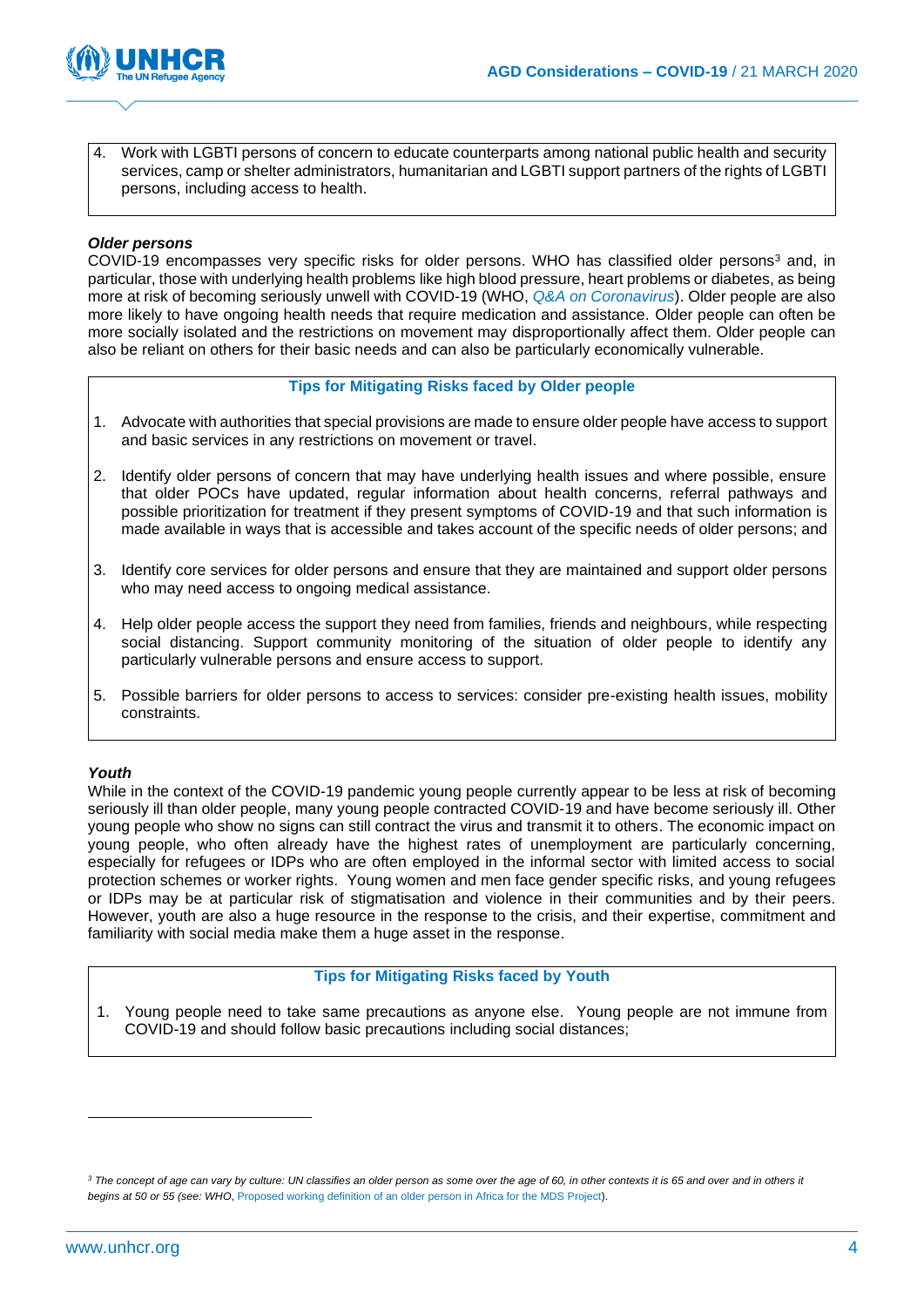

- 2. Disseminate youth friendly Risk Communication and Community Engagement for information and stigma reduction. Sensitize young people about their special responsibility to keep themselves and others safe from the virus;
- 3. Identify young persons of concern that may have underlying health issues that make them particularly vulnerable to the disease and ensure that they have updated, regular information about health concerns;
- 4. Ensure young people who volunteer and support their communities follow basic measures for protecting themselves and others from the virus;
- 5. Engage youth as critical partners in COVID-19 response. Encourage young people to confront and prevent stigma and discrimination, engage youth to spread key messages about protection from the virus. Activate youth leaders, influencers and bloggers to speak up in support of the COVID-19 response measures and creatively propose new ways to protect communities from the virus; and
- 6. Encourage young people to confront and prevent stigma and discrimination against members of their community and other communities

# **Useful References Documents / Websites**

#### **Overarching / Cross-cutting**

## *Reference Documents*

The Regional Risk Communication and Community Engagement Working Group (Asia and the Pacific),

*[COVID-19: how to include marginalized and vulnerable people in risk communication and community](https://reliefweb.int/sites/reliefweb.int/files/resources/COVID-19_CommunityEngagement_130320.pdf)  [engagement](https://reliefweb.int/sites/reliefweb.int/files/resources/COVID-19_CommunityEngagement_130320.pdf)*

Sharon Begley, ['Who is getting sick, and how sick? A breakdown of coronavirus risk by demographic factors',](https://www.statnews.com/2020/03/03/who-is-getting-sick-and-how-sick-a-breakdown-of-coronavirus-risk-by-demographic-factors/#_blank) *STAT*, 3 March 2020

[Interagency guidance note on Mental Health and Psychosocial Support](https://interagencystandingcommittee.org/iasc-reference-group-mental-health-and-psychosocial-support-emergency-settings/briefing-note-about)

#### **Children**

The Alliance for Child Protection in Humanitarian Action

*[Technical Note: Protection of Children during the Coronavirus Pandemic \(v.1\)](https://alliancecpha.org/en/system/tdf/library/attachments/the_alliance_covid_19_brief_version_1.pdf?file=1&type=node&id=37184)*

*Guidance Note: Protection of children during infectious disease outbreaks* [\(English,](https://alliancecpha.org/system/tdf/library/attachments/cp_during_ido_guide_0.pdf?file=1&type=node&id=30184) [Arabic\)](https://alliancecpha.org/system/tdf/library/attachments/ido_arabic_version.pdf?file=1&type=node&id=30184)

[Webinar](https://www.youtube.com/playlist?list=PLTqpcYbBSkF9i1Oluw-WoeHWUYm6qS36t) and [transcripts](https://alliancecpha.org/sites/default/files/library/attachments/transcript_of_the_pre-recorded_presentation_on_cp_ido.pdf) on Guidance Note: Protection of Children During Infectious Disease Outbreaks

*[Study Guide: Protection of children during infectious disease outbreaks](https://resourcecentre.savethechildren.net/node/14122/pdf/protecting_children_during_ido_study_guide_v1_0.pdf)*

UNICEF, WHO and IFRC, *Key Messages and Actions for COVID-19 Prevention and Control in Schools* [\(English,](https://educationcluster.app.box.com/s/qgyxvghxv4mhluy790h6s9jf6ek1q9l4) [French,](https://educationcluster.app.box.com/s/6f72fwz67ti3x7ndjxnu679fgm49get9) [Arabic\)](https://educationcluster.app.box.com/s/omehkh4pd37qcb8zlk7wp9c10hi15jzj)

UNICEF, [IEC Tools](https://educationcluster.box.com/s/760c172yoyc7505t6uhj8hy6sgejcz2x)

WHO, *[Helping children cope with stress during the 2019-nCoV outbreak](https://www.who.int/docs/default-source/searo/bangladesh/2019-ncov/helping-children-cope-with-stress-print.pdf?sfvrsn=c48656a_6)*

National Association of School Psychologists (NASP), *[Talking to Children About COVID-19 \(Coronavirus\): A](https://www.nasponline.org/resources-and-publications/resources-and-podcasts/school-climate-safety-and-crisis/health-crisis-resources/talking-to-children-about-covid-19-(coronavirus)-a-parent-resource)  [Parent Resource](https://www.nasponline.org/resources-and-publications/resources-and-podcasts/school-climate-safety-and-crisis/health-crisis-resources/talking-to-children-about-covid-19-(coronavirus)-a-parent-resource)*

UNICEF Lebanon, *[Awareness videos for children](https://www.dropbox.com/sh/d4vmfws6a9wd5qi/AADnp-DdGZa1rVmptMzwrbLaa?dl=0)*

Inter-agency Network for Education in Emergencies, *[Coronavirus](https://inee.org/collections/coronavirus-covid-19)* [list of resources collected to support the provision of education in places affected by COVID-19, with particular focus on distance learning, alternative education, e-learning, and psychosocial support]

#### **Women and Girls (Gender + GBV)**

CARE, *[Gender Implications of COVID-19 Outbreaks](https://reliefweb.int/sites/reliefweb.int/files/resources/Gender%20implications%20of%20COVID-19%20outbreaks%20in%20development%20and%20humanitarian%20settings.pdf)*

Asia-Pacific Gender in Humanitarian Action Working Group, *[COVID-19 Outbreak and Gender](https://www2.unwomen.org/-/media/field%20office%20eseasia/docs/publications/2020/03/ap-giha-wg-advocacy.pdf?la=en&vs=2145)*